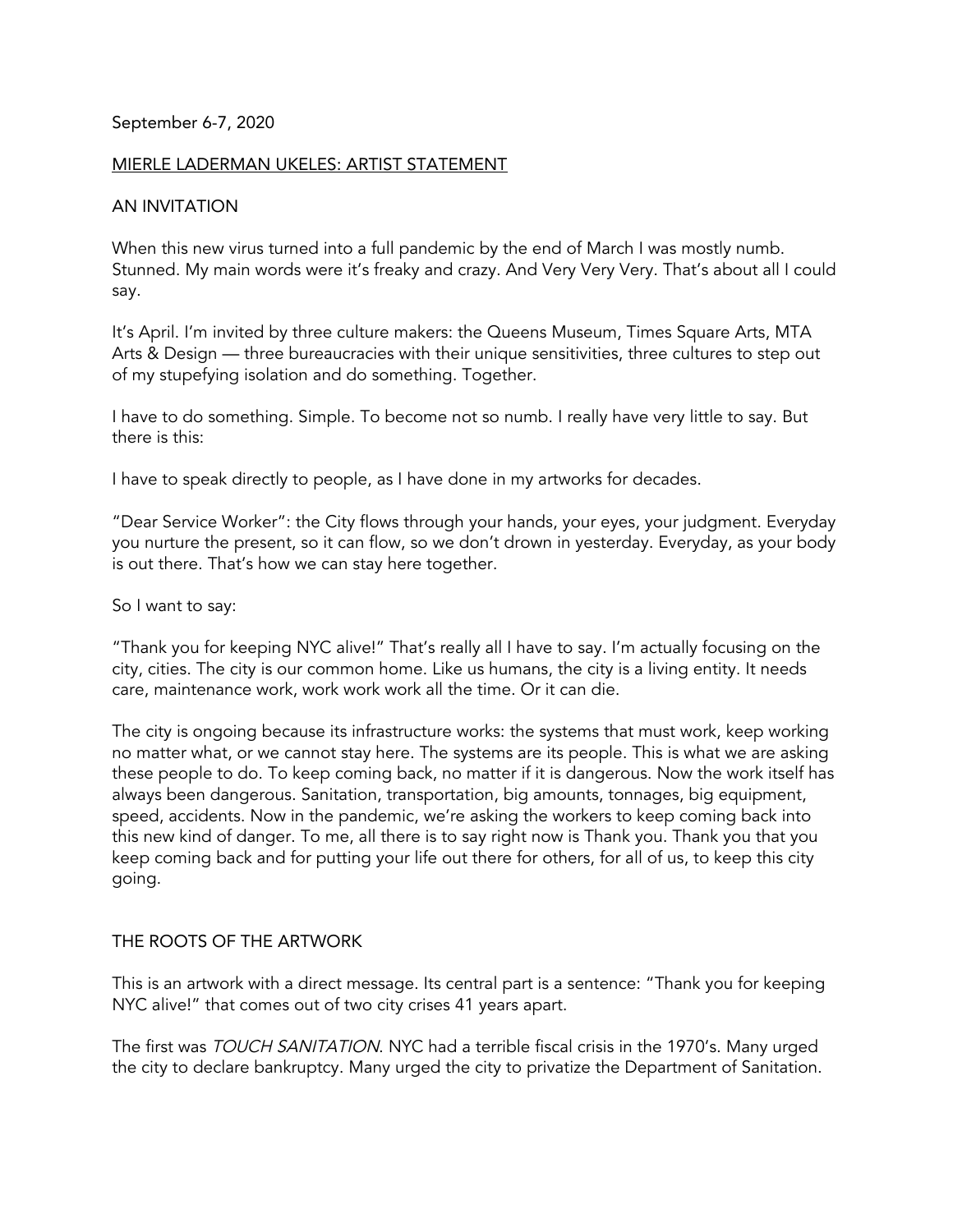I became the Artist in Residence, official and unsalaried, of the NYC Department of Sanitation in 1977. I spent 1.5 years doing research about the system, the workers, its mission. What I heard was mind-bending. Awful. Depressing. "People think of us as part of the garbage even though it's their garbage not mine." "I'm invisible. People don't see me in spite of the work I am doing right in front of them." Now, as a feminist artist, I had been dealing with this invisibility of workers and lack of honor for years, hearing from women in the home, from maintenance workers in many institutions. I was so pissed off. But nothing on this scale. They were so pissed off. I proposed TOUCH SANITATION.

How do I find 8,500 sanitation workers at work on the job? I wanted to make a human mapping of the entire maintenance underbelly of NYC — that is what DSNY is. I proposed that I would travel to all 59 Sanitation districts all over NYC in what I came to call 10 Sweeps.

I would face each worker at work, offer to shake hands, and to say to each person: "Thank you for keeping NYC alive!" I didn't say "Thank you for keeping NYC clean." It was bigger than just the task. It was about the whole person's capability and the meaningfulness of what they were doing. It was more spiritual. I thought it would take 3 to 4 months. It took almost a year from July 1979 to June 1980.

The word spread about me in the Department. Sanitation workers told me they never expected anything like this in their lives. They got it. The artwork TOUCH SANITATION took off. People wrote stories about this, TV, radio talked about this, mostly they saw these people and listened to them. And as art can do, it spread all over this city, this country and internationally still to this day.

## THIS ARTWORK

In March 2020, the sentence "Thank you for keeping NYC alive!" came back into my mind right after we came to understand that we were deep, deepest in something lethal. I saw others trying to thank essential workers, especially health workers. But I wanted to thank those who keep the systems of the city going: sanitation workers, subway workers, train workers, bus workers — so others could move, keep moving, put food on the table, be alive yes in the city. They are attending to the needs of the city itself. Keeping the City alive!

#### DIRECT ADDRESS

I needed to address these people directly as if I am sending them an urgent message: "Dear Service Worker." It has to be direct. It isn't everyone; it is Dear Service Worker. I'm trying to talk to you. It's urgent.

# THE TOUCH: HANDWRITTEN

It has to be handwritten — as if I'm talking to you face to face, as if I'm offering my hand in gratitude. Handwritten is the closest I could come up with. Personal. The feel of the hand